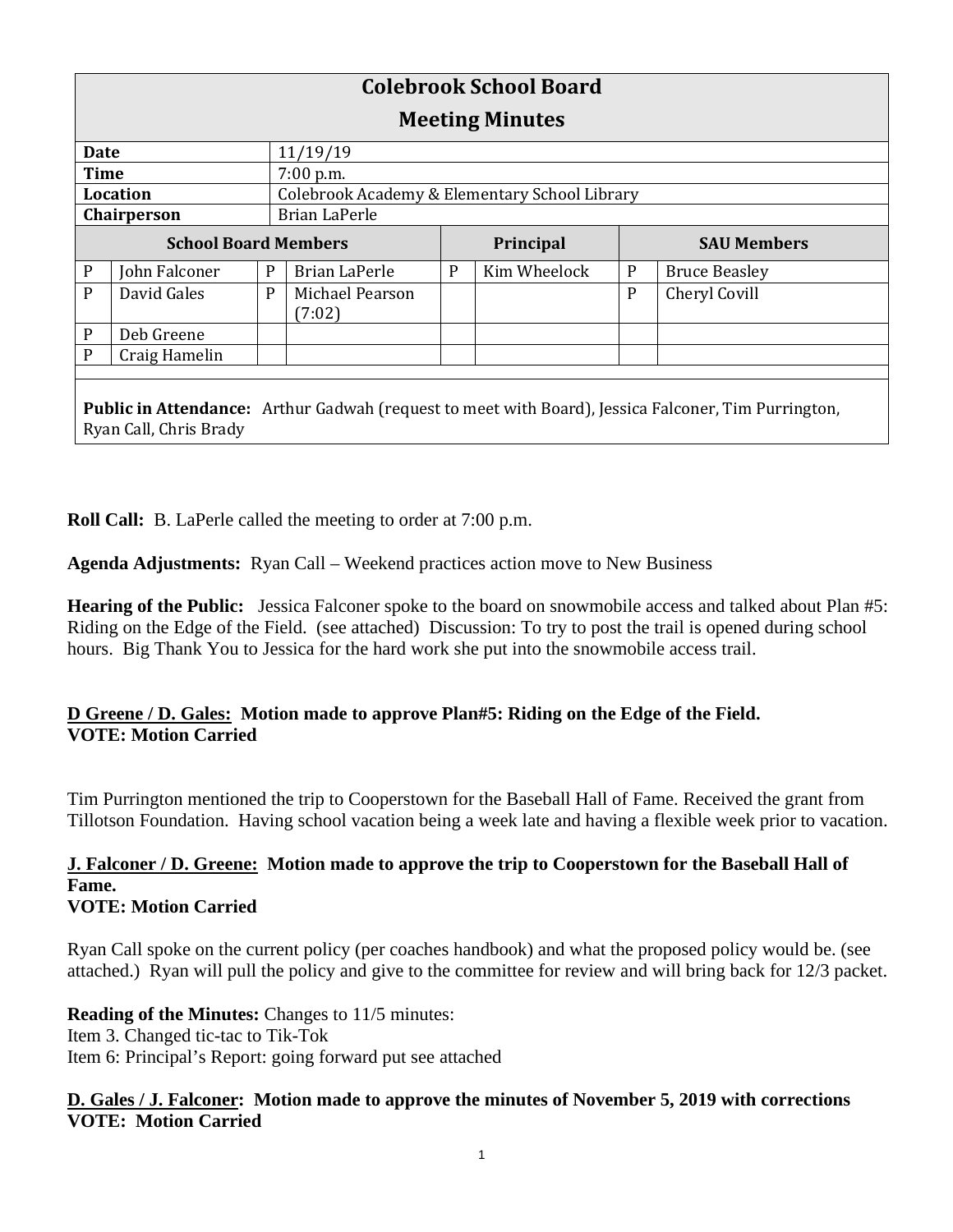#### **Special Reports:** None

# **School Administrator(s) Reports:** See Attached

**Superintendent's Report:** B. Beasley went to WMCC for Gear Up presentation which spoke on different programs. Girls basketball has started with practices. The school has bought the extra seat for the Charter Academy.

**Business Administrator's Report:** Colleen Clogston has students that can go skiing at Burke Mountain. C. Covill mentioned no money in the budget, estimates about \$2100.00 for 6 weeks program. 20-21 Budget – C. Covill went through the budget and spoke on different line items. Just a rough draft some adjustments need to be done.

# **D. Greene / C. Hamelin: Motion made to approve the ski program for 6 weeks for Burke Mountain. VOTE: 4 Yes / 1 Nay (D. Gales)**

CA Building temperature is at 60 degrees, maybe will have to turn up due to weather conditions so could use more fuel.

C. Covill spoke with the fire marshal on painting the ceiling tiles. He needs to know what type of paint they are using; Michelle will get the information to Cheryl.

# **NH School Board Association Business:** John Falconer

None

**Co-Curricula Committee Report:** Brian LaPerle None

# **Building Committee Report:** Craig Hamelin

Daniel Hebert doing a walk through on 11/26 @ 10:00 am.

# **Policy Committee Report:** Deb Greene

Next meeting scheduled for 12/12/19

# **Support Staff Committee Report:** Michael Pearson

Need to set a date for a meeting. Mike Elwell drafting the  $1<sup>st</sup>$  contract with Support Staff with their 23 to 2 vote.

# **M. Pearson / D. Gales: Motion made to approve the Support Staff Agreement vote. VOTE: Motion Carried**

# **Negotiations Committee Report:** John Falconer

Meeting on 11/19 will discuss further at the end of meeting.

#### **Curriculum Committee Report:** David Gales None

**Technology Committee Report:** David Gales None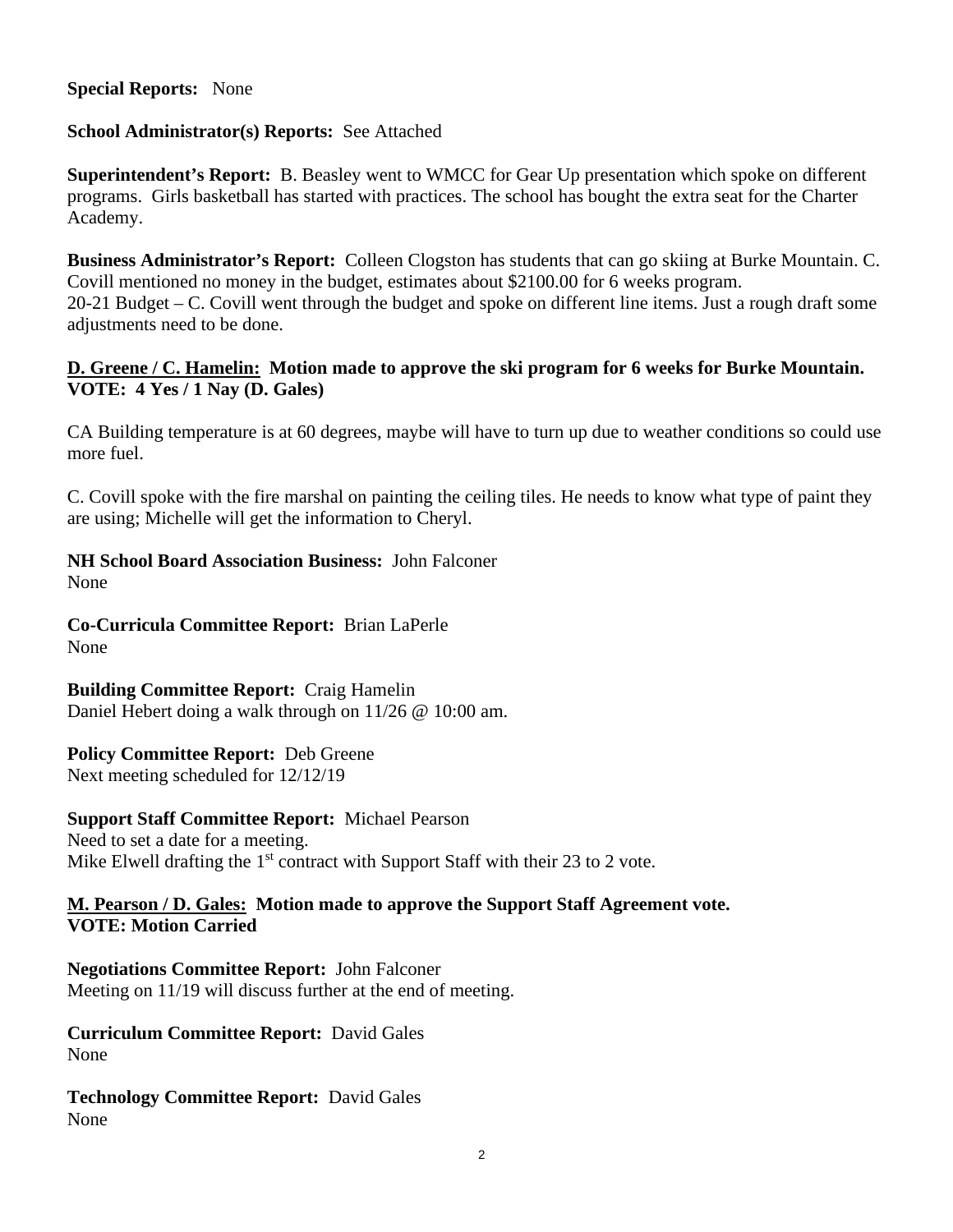# **Regional Committee Report:** Brian LaPerle

Selected voted members, NH board chairs, 10 voting members Collaborative Committee working on Master schedule.

Unfinished Business:

• Bussing request – apartment building on 145 and Northern Tire/Vet area

# **C. Hamelin / D. Gales: Motion made to approve the 2 requests for picking up students. C. Hamelin then withdrew this request.**

**C. Hamelin / D. Gales: Motion made to amend the 2 requests for picking up students to explore the options and give Administrator permission to see if this would work. VOTE: 5 Yes / 1 Nay (J. Falconer)**

- Cost of moving SAU 7 office into the CA building
	- o On Agenda for 12/03/19 meeting
- Snowmobile Access
	- o Discussed under Hearing of the Public

# **New Business:**

- Review of Area Agreement
	- o C. Covill went over the changes within the agreement

### **J. Falconer / D. Greene: Motion to approve the changes withing the Area Agreement. VOTE: Motion Carried**

- 20-21 Budget Discussion
	- o Under C. Covill report
- North Country Master Schedule
	- o Coming from the Collaborative Committee focusing on working together a master schedule.
	- o Conversation on retiring teachers, do the school replace them? Put something together for the 3 schools and bring back for discussion.

#### **D. Gales / C. Hamelin: Motion made to allow the Administrator to go ahead for a Master Schedule and bring back to the board. VOTE: Motion Carried**

- Preliminary Adequacy Aid Overview
	- o C. Covill spoke on free and reduced lunches and on different aids.

# **Other Business:** Add Non-Public Session for 12/3 meeting

# **Information:** None

# **Meetings:**

- Colebrook School Board Meeting: Tuesday, December 3, 2019 @ 7:00 pm
- SAU 7 Mtg. on 12/16 in Clarksville What direction does the board wants to take.